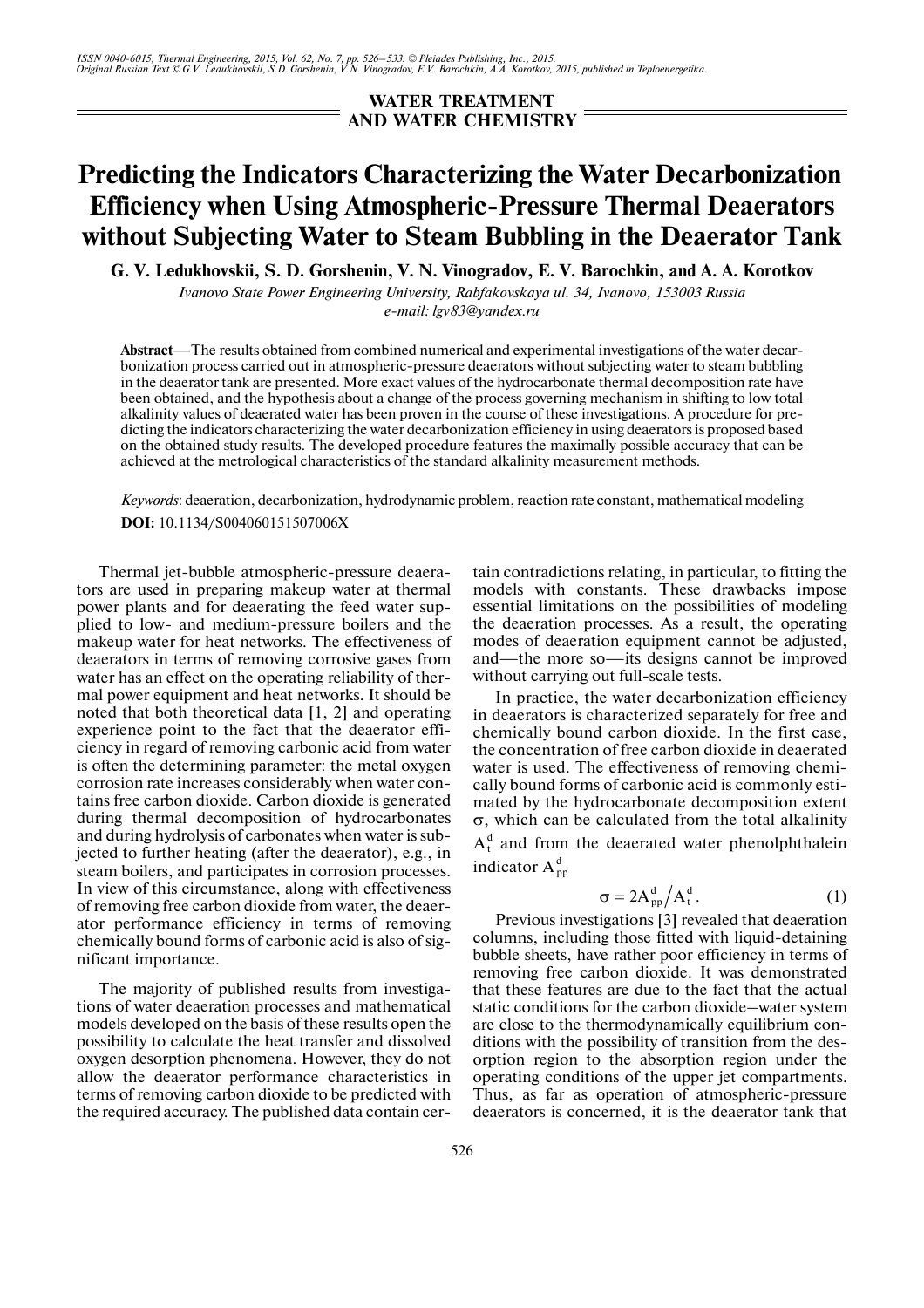bears the main burden in regard of removing free and especially chemically bound carbon dioxide.

Figure 1 shows generalization of the published val ues of  $\sigma$  for DA-50, DA-300m, and DSA-300 atmospheric-pressure deaerators operating without steam bubbling in the deaerator tank. Traditionally, the parameter σ is represented as a function of time for which water dwells in the deaerator [1, 2, 4, 5]. Obvi ously, these data cannot be directly used in predicting the deaerator performance efficiency in terms of removing carbonic acid compounds because they are characterized by an essential scatter of values. Appar ently, there exist other factors influencing the effi ciency of removing bound carbon dioxide from water. For establishing these factors, we consider the mecha nism governing irreversible thermal decomposition of hydrocarbonates in subjecting Na-cationated water as irreversible<br>
s in subjec<br>
ntly encou

the most frequently encountered case:  
\n
$$
2\text{HCO}_3^- \rightarrow \text{CO}_3^{2-} + \text{H}_2\text{O} + \text{CO}_2^{aq};
$$
\n
$$
\text{HCO}_3^- + \text{OH}^- \rightarrow \text{CO}_3^{2-} + \text{H}_2\text{O};
$$
\n
$$
\text{CO}_2^{aq} \rightarrow \text{CO}_2 \uparrow.
$$
\n(2)

For definiteness, we will consider the process in the deaerator tank assuming that, owing to deaeration col umn operation, the water at the stage inlet is a nonsat urated solution of carbon dioxide. Initially, the free carbon dioxide produced during thermal decomposi tion of hydrocarbonates is present in water in dissolved form (denoted by the superscript "aq"), and after the solution becomes supersaturated, its dispersed release in the form of gas bubbles begins. The resulting process includes sequentially proceeding stages of chemical conversion, molecular diffusion, and dispersed release of gas, and it should be noted that the second and third stages depend on the hydrodynamic environment in the system. In view of the fact that the temperature in the deaerator tank's water volume during operation in the adjustment range of deaerator loads is little different from the saturation temperature at the pressure in the tank space above the water level, the molecular carbon dioxide generation rate, which is the first stage of the overall process, should be determined solely by the chemical reaction order.

In the general case, we can assume that the chemi cal process runs according to a first- or second-order chemical reaction. The kinetic equation is written in the form

$$
\frac{\mathrm{d}C}{\mathrm{d}\tau} = -KC^n,\tag{3}
$$

where *C* is the mass concentration of hydrocarbonates in water,  $K$  is the reaction rate constant,  $\tau$  is time, and *n* is the reaction order equal to 1 or 2.

In accordance with the study results reported in [7, 8], the considered process is most likely to pro ceed as a second-order reaction.

In our previous work [3], we carried out generaliza tion of the published data and the results of additional

THERMAL ENGINEERING Vol. 62 No. 7 2015



**Fig. 1.** Degree of hydrocarbonate thermal composition versus the water dwelling time  $\tau$  in the deaerators. Points are for the experimental data of the authors [3] for different types of deaerators ( $\bullet$  DA-300m,  $\blacktriangle$  DSA-300, and DA-50), (*1*) TsKTI data [1], (*2*) Tilmans' data inter preted by I.K. Grishuk (under laboratory conditions) [5], (*3*) data of M.S. Shkrob and Yu.M. Kostrikin [4, 6], and (*4*) approximation of the authors' experimental data [3] (according to the least squares method without taking into account zero values of  $\sigma$ ).

experimental investigations on determining the hydrocarbonate thermal decomposition rate constant in atmospheric-pressure deaerators [7–9]. For further reasoning, we refer to Fig. 2, which shows the results of an analysis carried out for deaerators operating without steam bubbling in the tank.

The scatter of the obtained values of *K* may be due to the metrological characteristics of the methods for quantitative chemical analysis and measurements of thermal parameters, incompleteness of the previously adopted hypothesis (2) about the mechanism governing the thermal decomposition of hydrocarbonates in a deaerator, or due to variations of the hydrodynamic environment in the tank. The latter point requires some explanation.

The values of the reaction rate constant *K* calcu lated from experimental data are the kinetic character istic of the process running under the particular oper-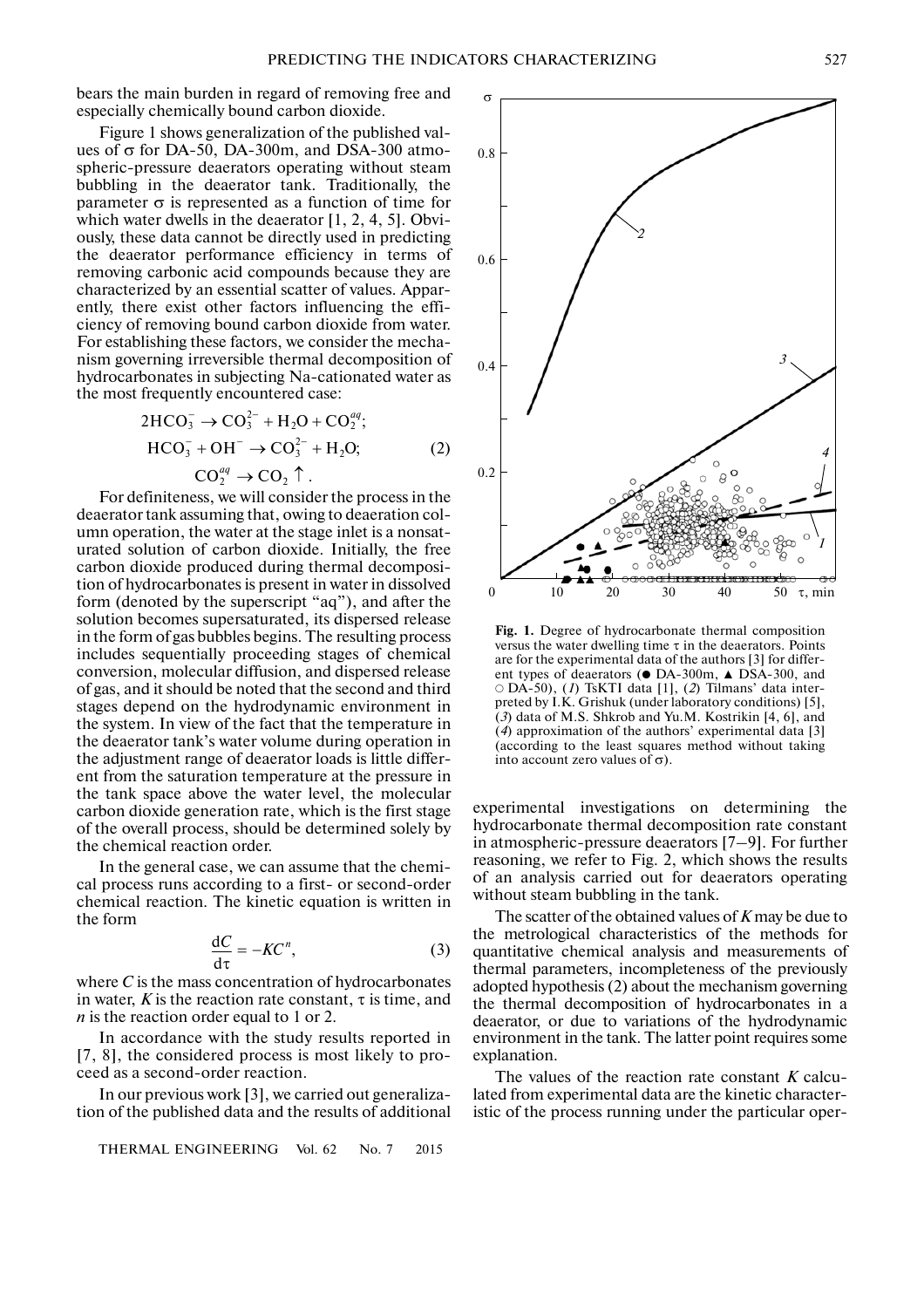

**Fig. 2.** The hydrocarbonate thermal decomposition rate constant in atmospheric-pressure hydrocarbonates ver sus the source water total alkalinity without using steam bubbling in the deaerator tank water volume at  $n = 1$  (a) and  $n = 2$  (b). The curve represents V.A. Permyakov's data [7], and points represent the experimental data of [3] for different types of deaerators: ● DA-300m, ▲ DSA-300, and  $\circ$  DA-50.

ating conditions in the deaerator rather than the kinetic characteristic of the chemical process itself; i.e., the value of *K* takes into account also the hydrodynamic environment in the system. This influence manifests itself in that different elementary water volumes dwell in the tank for different periods of time; hence, the available time of reaction is also different for them. In the considered case, the water dwelling time in the deaerator tank, which is required for calculations after integrating equation (3), was determined as the time of full displacement by dividing the water volume in the tank by the volume flow rate of water through the tank under the conditions of each experiment.

The data presented in Fig. 2 indicate that with the reaction order  $n = 1$  the scatter of K values with respect to their average level becomes noticeably larger at  $A_t^s$  > 2.3 mg-equiv/kg. However, at lower alkalinity values this statement is not obvious. The available data con firm the hypothesis outspoken in [7, 8] about the ther mal decomposition of hydrocarbonates as a second-

order reaction at  $A_t^s > 2.3$  mg-equiv/kg. With lower alkalinity values, a change in the process governing mechanism can be expected. For drawing a final con clusion in this regard, statistical hypothesis analysis methods should be used.

In view of the results of previous investigations out lined above, the objectives of the present work were formulated:

(i) to process the results of experimental investiga tions taking into account different periods of time for which different elementary volumes of water dwell in the deaerator tank for determining more exactly the value of the hydrocarbonate thermal decomposition rate constant;

(ii) to carry out a statistical analysis for determining how significant the refinement of constants in the model is; and

(iii) to perform a statistical check of the hypothesis about a change of the process governing mechanism (the order of the reaction in its chemical stage) in decreasing the total alkalinity of deaerated water.

The first of the above-mentioned objectives was solved using the FlowVision application software sys tem (version 3.08.03) [10], which is intended for numerically modeling 3D laminar and turbulent, steady and unsteady flows of fluids using the finite volume method with applying high-precision differ ence schemes and appropriate mathematical models describing the relevant physical processes.

For carrying out numerical experiments, a simpli fied deaerator tank model was developed for each of the considered deaerators. Figure 3 shows an exam ple of such model for a DSA-300 deaerator. In view of the fact that a single-phase flow of incompressible fluid was modeled at the given stage of investigations, the phase interface surface in the deaerator tank geo metrical model was represented by an ideal wall (the slip condition).

The physical model is specified by the following parameters: the substance is water, the aggregate state is liquid, the phase is continuous one, the motion parameters correspond to a Newtonian liquid, and the turbulence is represented by a standard *k–*ε model.

The boundary conditions are selected in accor dance with the actual parameters characterizing the operation of deaerators in the experimental investiga tions [3, 9]. The boundary conditions adopted in the deaerator tank analysis model are listed in Table 1.

The FlowVision software system uses a Cartesian locally adaptive computation mesh. The initial mesh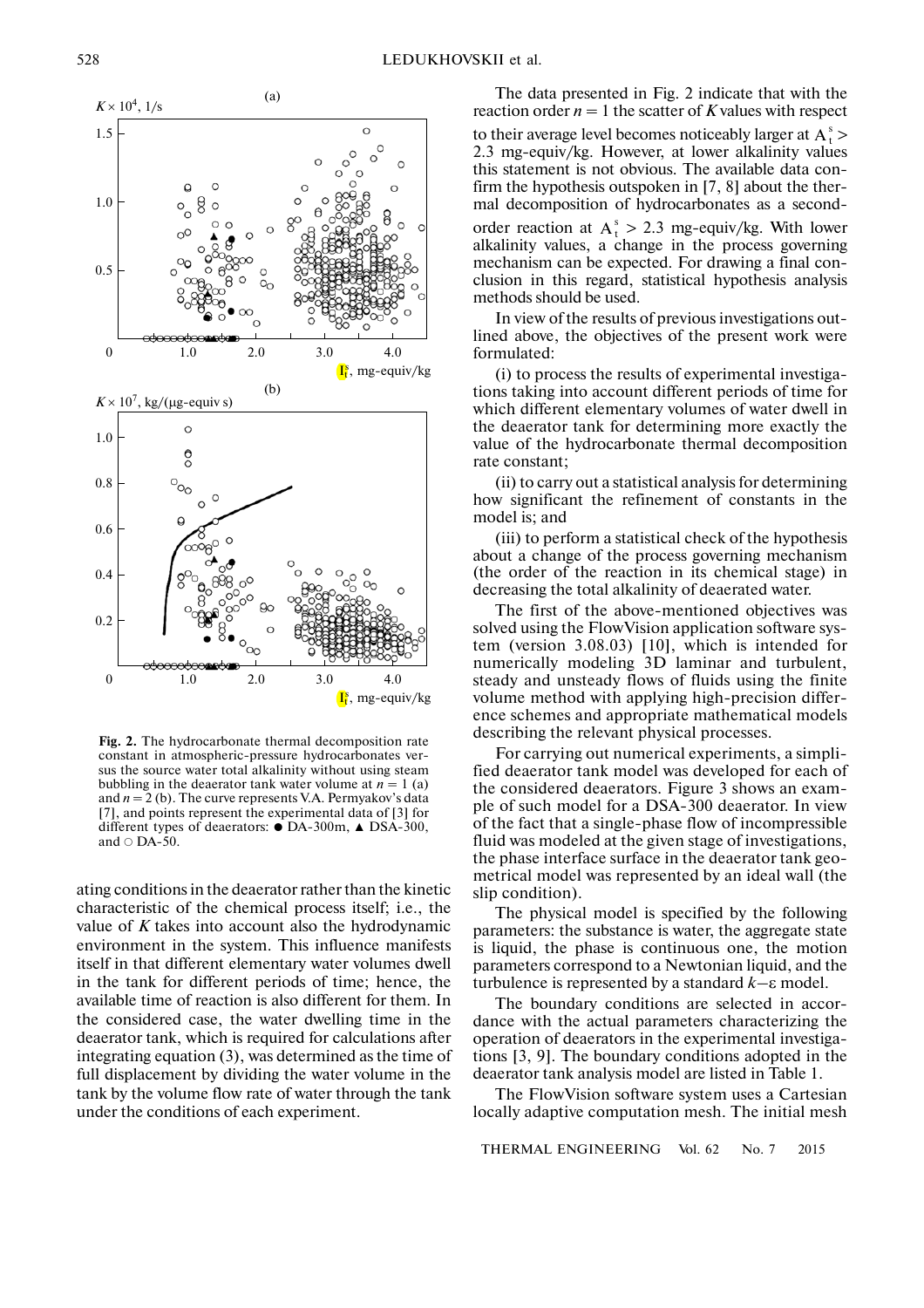is specified as a uniform one with a size of  $20 \times 20 \times$ 60 cells. Taking into account the mesh geometry res olution function, the final number of cells used in the calculations for the conditions of different experi ments varied from 42 134 to 60?986. The calculation convergence was estimated from the medium pres sure discrepancies in the model inlet section and the velocity in the model outlet section.

In particular, the distribution of water velocities in the deaerator tank was determined in the calculations. The "Current lines" layer was used as a tool for visual izing the calculation results. Figure 3 shows an exam ple of current lines family for the "Velocity" variable, which originate from the inlet section.

For solving the specified objective of refining the reaction rate constant value, it is necessary to deter mine the time taken for elementary volumes of liquid to travel along each current line. The FlowVision soft ware system makes it possible to upload the values of the "Maximal time" and "Maximal path" variables over the entire "Current lines" (line family) layer and does not allow the above-mentioned parameters to be simultaneously uploaded for a separate current line. In view of this feature, the calculation results were pro cessed as follows.

The inlet section was subdivided into *m* areas. A "Sphere" object was placed in the middle of each sec tion, which was assigned to be the source of a single cur rent line. The value of the "Maximal time" variable was uploaded for the "Current lines" layer containing a sin gle line. Thus, the values of time  $\tau_i$  for which each of *m* separated water volumes dwelled in the deaerator tank under the conditions of each experiment were obtained.

The value  $m = 1000$  adopted for further calculations was selected based on the results of special investiga tions, during which it was revealed that at *m* = 500 the calculated values of reaction rate constant differ from those obtained at  $m = 1000$  by more than 4%. At the same time, when the number of separated volumes increased to  $m = 1500$ , the deviation of the reaction rate constant was less than 0.2%.

The refined value of the hydrocarbonate thermal decomposition rate constant was determined proceed ing from the assumption that it should be the same for all current lines because the temperature of water in the tank is the same at all points. In this case, the final



**Fig. 3.** A simplified geometrical model of the DSA-300 deaerator's tank and an example of current lines family. (*1*) Inlet section (the "Inlet" boundary condition), (*2*) out let section (the "Outlet" boundary condition), (*3*) wall modeling the free surface (the "Wall 1" boundary condition, and (*4*) deaerator tank wall (the "Wall 2" boundary condi tion).

concentration of hydrocarbonate  $C_i$ ,  $\mu$ g-equiv/kg in the *i*th water volume will be

at 
$$
n = 1
$$
  $C_i = C_0 \exp(-K_{n=1} \tau_i)$ , (4)

and

at 
$$
n = 2
$$
  $C_i = \frac{1}{\frac{1}{C_0} + K_{n=2} \tau_i}$ , (5)

where  $C_0$  is the initial concentration of hydrocarbonates in water at the deaerator tank inlet, µg-equiv/kg;  $K_{n=1}$  and  $K_{n=2}$  are the reaction rate constants having the measurement unit  $1/s$  at  $n = 1$  and kg/( $\mu$ g-equiv s) at  $n = 2$ ; and  $\tau_i$  is the time for which the *i*th water volume dwells in the tank, s.

The calculated hydrocarbonate concentration in water in the tank outlet section *C*, µg-equiv/kg, is determined from the expression

$$
C = \frac{1}{m} \sum_{i=1}^{m} C_i,
$$
 (6)

because each *i*th water volume contains equal quanti ties of liquid. The total flow rate of water through the tank *G* is subdivided into *m* jets with the same flow rate  $g = G/m$ , kg/s. The refined values of the reaction rate

|  |  | Table 1. Adopted boundary values |
|--|--|----------------------------------|
|--|--|----------------------------------|

| Boundary condition<br>in accordance with Fig. $3$ | Type of boundary<br>condition | Parameter            | Specified conditions                                               |
|---------------------------------------------------|-------------------------------|----------------------|--------------------------------------------------------------------|
| Inlet                                             | Inlet/Outlet                  | Normal mass velocity | In accordance with the results of ex-<br>perimental investigations |
| Outlet                                            | Inlet/Outlet                  | Static pressure      | $\boxed{\omega$ To $\chi$ e $\boxed{\omega}$                       |
| Wall 1                                            | Wall                          |                      | Slipping                                                           |
| Wall 2                                            | Wall                          |                      | Adherence                                                          |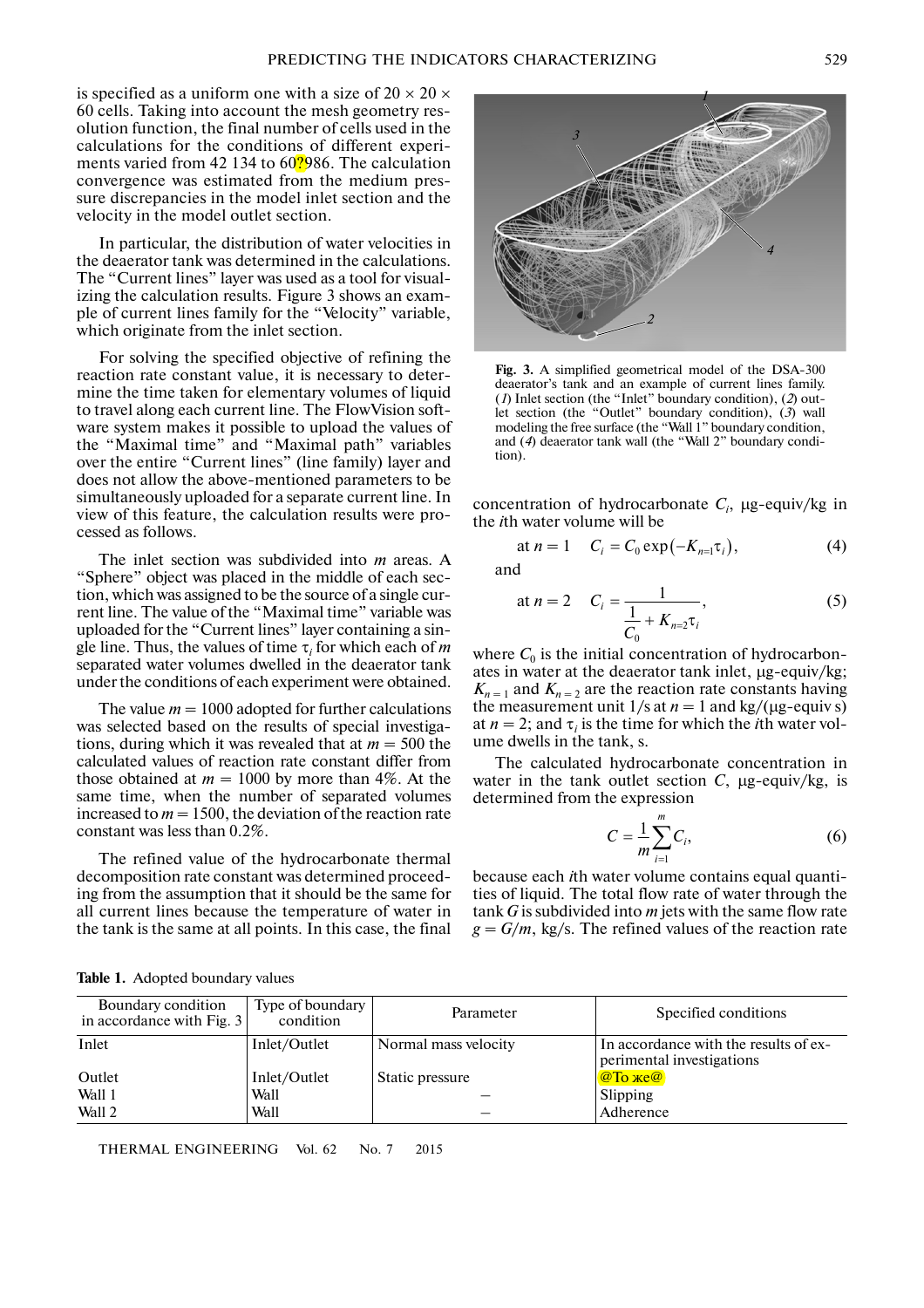

**Fig. 4.** Distribution of current lines number with respect to water dwelling time in the tank.

constant at  $n = 1$  and  $n = 2$  were determined using expressions (4)–(6) by selection according to the con dition of coincidence of the calculated and experi mental values of *С*.

For example, we consider the calculated values of τ*<sup>i</sup>* obtained for one of the experiments carried out on the DSA-300 deaerator with the water level in the tank  $H = 2199$  mm,  $G = 64.95$  kg/s,  $C_0 = 1330$  µg-equiv/kg, and  $C = 985 \mu$ g-equiv/kg. Figure 4 shows the distribution of the current line number *N* by the water dwelling time in the tank. For more clarity, the time range was decreased, the maximal dwelling time is 10230 s, and the distribution pattern in the range from 3500 to  $10\frac{2}{2}30$  s is similar to that in the range from 3000 to 3500 s.

An analysis of the data shown in Fig. 4 allows the following conclusion to be drawn. The distribution of current lines number by the water dwelling time in the tank is deformed toward decreasing. The second (right-hand) maximum is due to formation of a stag nant zone in the deaerator tank's water volume on the side of the deaeration column placed opposite to the tank end face from which the deaerated water is drained. Accordingly, the water dwelling time in the tank calculated as the full displacement time by divid ing the water volume in the tank by the volume flow rate of water through the tank is not consistent with the time corresponding to the median of the obtained dis tribution. As a result, the reaction rate constant values calculated using the two considered methods differ from each other. In the given example, these values are as follows: at  $n = 1$ , the calculation by the displacement time gives  $K = 1.53 \times 10^{-4}$  1/s, and the calculation according to (4)–(6) gives  $K = 2.33 \times 10^{-4}$  1/s (the mismatch between the values is 52.3%), and at  $n = 2$ , the calculation by the displacement time gives  $K = 0.77 \times$ 



**Fig. 5.** Results from refining the resulting hydrocarbonate thermal decomposition rate constant in atmospheric-pressure deaerators operating without steam bubbling in the deaerator tank at  $n = 1$  (a) and  $n = 2$  (b). The notation is the same as in Fig. 2.

 $10^{-7}$  kg/( $\mu$ g-equiv s), and the calculation according to (4)–(6) gives  $K = 1.23 \times 10^{-7}$  kg/( $\mu$ g-equiv s) (the mismatch between the values is 59.7%).

The results obtained from refining the reaction rate constant values in all experiments are generalized in Fig. 5. The data of V.A. Permyakov shown in Fig. 2 are in this case excluded because the available initial information is insufficient for generalizing them. The zero values of reaction rate constants are also excluded because they were obtained at zero alkalinity esti mated by the phenolphthalein indicator of deaerated water, which introduces uncertainty in the results.

The results from statistical comparison of the data of [11] shown in Figs. 2, 5, as well as the results from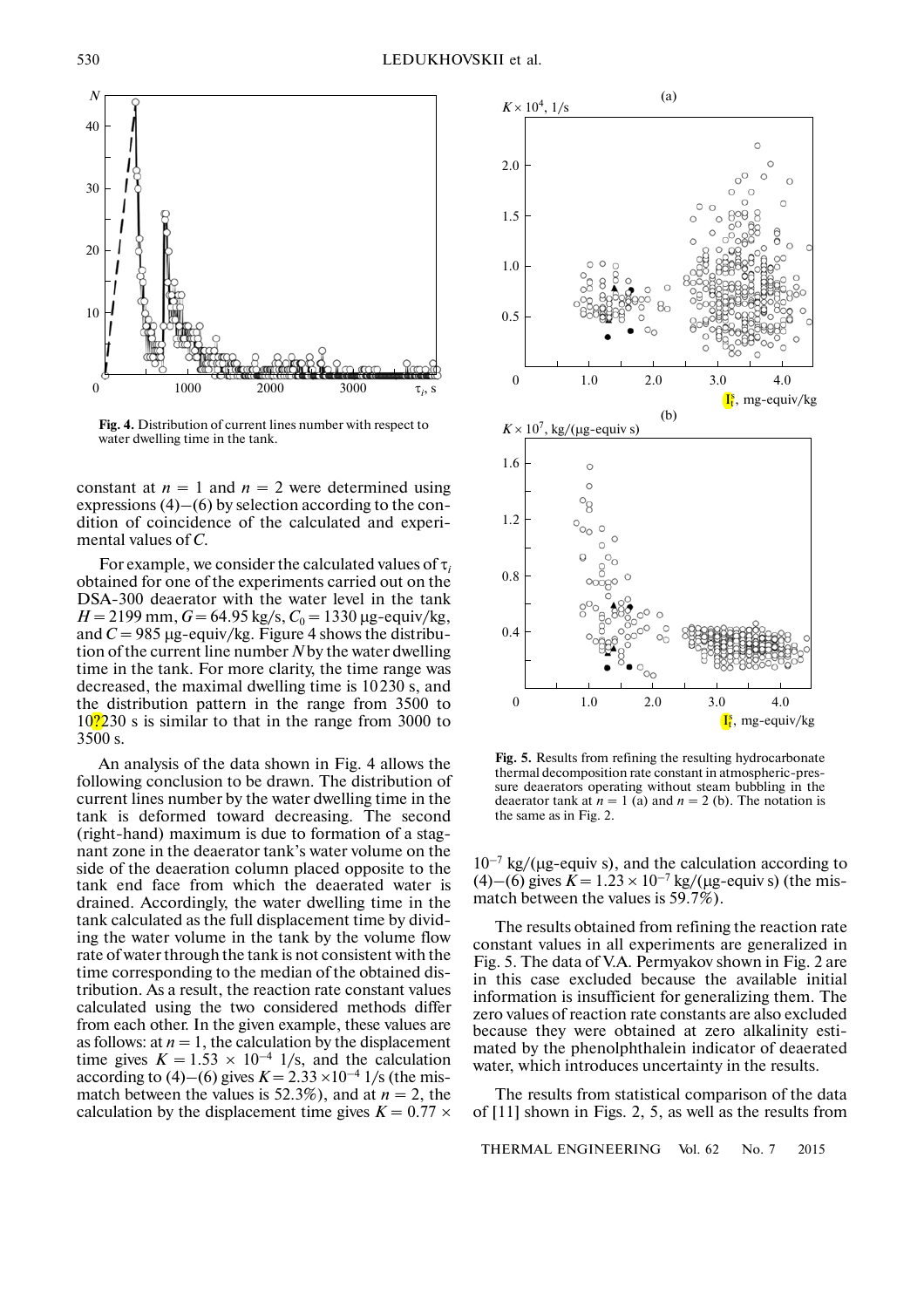**Table 2.** Statistical analysis of the obtained results

| Question                                                                                                                                                                                                                                                                                                    | Answer and its substantiation                                                                                                                                                                                                                                                                                                                                                            | Conclusion                                                                                                                                                                                                                                                                                                                                                                      |
|-------------------------------------------------------------------------------------------------------------------------------------------------------------------------------------------------------------------------------------------------------------------------------------------------------------|------------------------------------------------------------------------------------------------------------------------------------------------------------------------------------------------------------------------------------------------------------------------------------------------------------------------------------------------------------------------------------------|---------------------------------------------------------------------------------------------------------------------------------------------------------------------------------------------------------------------------------------------------------------------------------------------------------------------------------------------------------------------------------|
| 1. Do the totalities of reaction rate con-<br>stant values $K$ , $1/s$ (a first-order reaction)<br>in Figs. 2 and 5 have the same accuracy<br>with the total deaerated water alkalinity<br>$A_t < 2.3$ mg-equiv/kg?                                                                                         | No. The variances with respect to the<br>mean value for the indicated totali-<br>ties of data are equal to $6.9 \times 10^{-10}$<br>$(1/s)^2$ for Fig. 1 and $2.2 \times 10^{-10} (1/s)^2$<br>for Fig. 5. Fisher's criterion value is<br>equal to 3.41, which is higher than<br>Fisher's criterion critical value equal<br>to 1.47                                                       | The refined values of reaction rate con-<br>stant K, $1/s$ (a first-order reaction with<br>the deaerated water total alkalinity<br>$A_t$ < 2.3 mg-equiv/kg feature better re-<br>producibility than do the values before<br>the refinement. In calculations, it is rec-<br>ommended to use $K = (0.65 \pm 0.14) \times$<br>$10^{-4}$ 1/s                                        |
| 2. Do the totalities of reaction rate con-<br>stant values K, kg/( $\mu$ g-equiv s) (a second-<br>order reaction) in Figs. 2 and 5 have the<br>same accuracy with the total deaerated<br>water alkalinity $A_t > 2.3$ mg-equiv/kg?                                                                          | No. The variances with respect to the<br>mean value for the indicated totali-<br>ties of data are equal to $5.9 \times 10^{-17}$<br>kg/( $\mu$ g-equiv s) <sup>2</sup> for Fig. 1 and 4.1 $\times$<br>$10^{-10}$ kg/( $\mu$ g-equiv s) <sup>2</sup> for Fig. 5.<br>Fisher's criterion value is equal to<br>1.43, which is higher than Fisher's<br>criterion critical value equal to 1.19 | The refined values of reaction rate<br>constant K, kg/( $\mu$ g-equiv s) (a sec-<br>ond-order reaction with the deaerated<br>water total alkalinity $A_t > 2.3$ mg-<br>equiv/kg feature better reproducibility<br>than do the values before the refine-<br>ment. In calculations, it is recom-<br>mended to use $K = (0.32 \pm 0.06) \times$<br>$10^{-7}$ kg/( $\mu$ g-equiv s) |
| 3. Do the totalities of reaction rate constant<br>values $K$ , $1/s$ (a first-order reaction) and $K$ ,<br>$\text{kg/(}\mu\text{g-equiv s)}$ (a second-order reaction) in<br>Fig. 1 (before the refinement) have the same<br>accuracy at the total deaerated water alkalin-<br>ity $A_t < 2.3$ mg-equiv/kg? | Yes. The variances expressed in rela-<br>tive units for the indicated totalities<br>of data are equal to 0.276 for a first-<br>order reaction and 0.327 for a sec-<br>ond-order reaction. Fisher's criteri-<br>on value is equal to 1.18, which is<br>smaller than Fisher's criterion criti-<br>cal value equal to 1.47                                                                  | There are no grounds to assume a change.<br>in the reaction order of the hydrocarbon-<br>ate thermal decomposition process chem-<br>ical stage at the deaerated water total alka-<br>linity $A_t$ equal to around 2.3 mg-equiv/kg                                                                                                                                               |
| 4. Do the totalities of refined reaction rate<br>constant values $K$ , $1/s$ (a first-order reac-<br>tion) and K, kg/( $\mu$ g-equiv s) (a second-<br>order reaction) in Fig. 5 have the same ac-<br>curacy at the total deaerated water alka-<br>linity $A_t < 2.3$ mg-equiv/kg                            | No. The variances expressed in rela-<br>tive units for the indicated totalities<br>of data are equal to 0.048 for a first-<br>order reaction and 0.298 for a sec-<br>ond-order reaction. Fisher's criteri-<br>on value is equal to 6.23, which is<br>smaller than Fisher's criterion criti-<br>cal value equal to 1.47                                                                   | The hypothesis about a change in the<br>reaction order of the hydrocarbonate<br>thermal decomposition process chemi-<br>cal stage at the deaerated water total al-<br>kalinity $A_t$ equal to around 2.3 mg-<br>equiv/kg should be regarded to have<br>been statistically proven                                                                                                |

checking the hypothesis about the change of the reac tion order in the process chemical stage are summa rized in Table 2. The level of significance is taken equal to 0.05 for all cases considered in Table 2. The hypoth eses about the process as a first-order reaction at high total alkalinity of water and as a second-order reaction at a low total alkalinity of water are not considered in Table 2: it is obvious that they are incorrect.

The error of determining the reaction rate con stants can be estimated as the error of indirect mea surements. The calculation is carried out using the alkalinity measurement results according to the phe nolphthalein indicator and twice the total alkalinity of deaerated water. The standardized relative error of determining the total alkalinity is 3–7%, and that of determining the alkalinity by phenolphthalein is 9– 18% [12]. We take the maximal levels from the above mentioned values equal to 7 and 18% for total alkalin ity and for alkalinity by phenolphthalein. We also take into account the errors of measuring the deaerated water flow rate (1.8%) and water level in the deaerator tank (1.6). With these assumptions, the error of indi rect determination of the reaction rate constant result-

THERMAL ENGINEERING Vol. 62 No. 7 2015

ing from the error of parameter measurement methods in the experiments will make 23% [13].

According to the data of Table 2, the refined error of determining the reaction rate constants estimated using the statistical methods based on the available totality of experimental data was found to be  $0.14/0.65 \times 10^2 = 21.5%$  for the first-order reaction rate constant and  $0.06/0.32 \times 10^2 = 18.8\%$  for the second-order reaction rate constant. These values correspond to the error of indirect determination of the reaction rate constant (23%). It should be pointed out that before the refinement carried out using the proposed method (see Fig. 2), the error was equal to 53 and 47%, respectively, for the first- and second-order reaction rate constants, which differs considerably from the error stemming from the met rological characteristics of the applied methods for measuring thermal and chemical parameters.

Thus, it can be believed that the observed in Fig. 5 scatters of the reaction rate constants in the recom mended ranges for applying them (see Table 2) are due to the errors pertinent to the methods used for mea suring the thermal and chemical parameters of cool-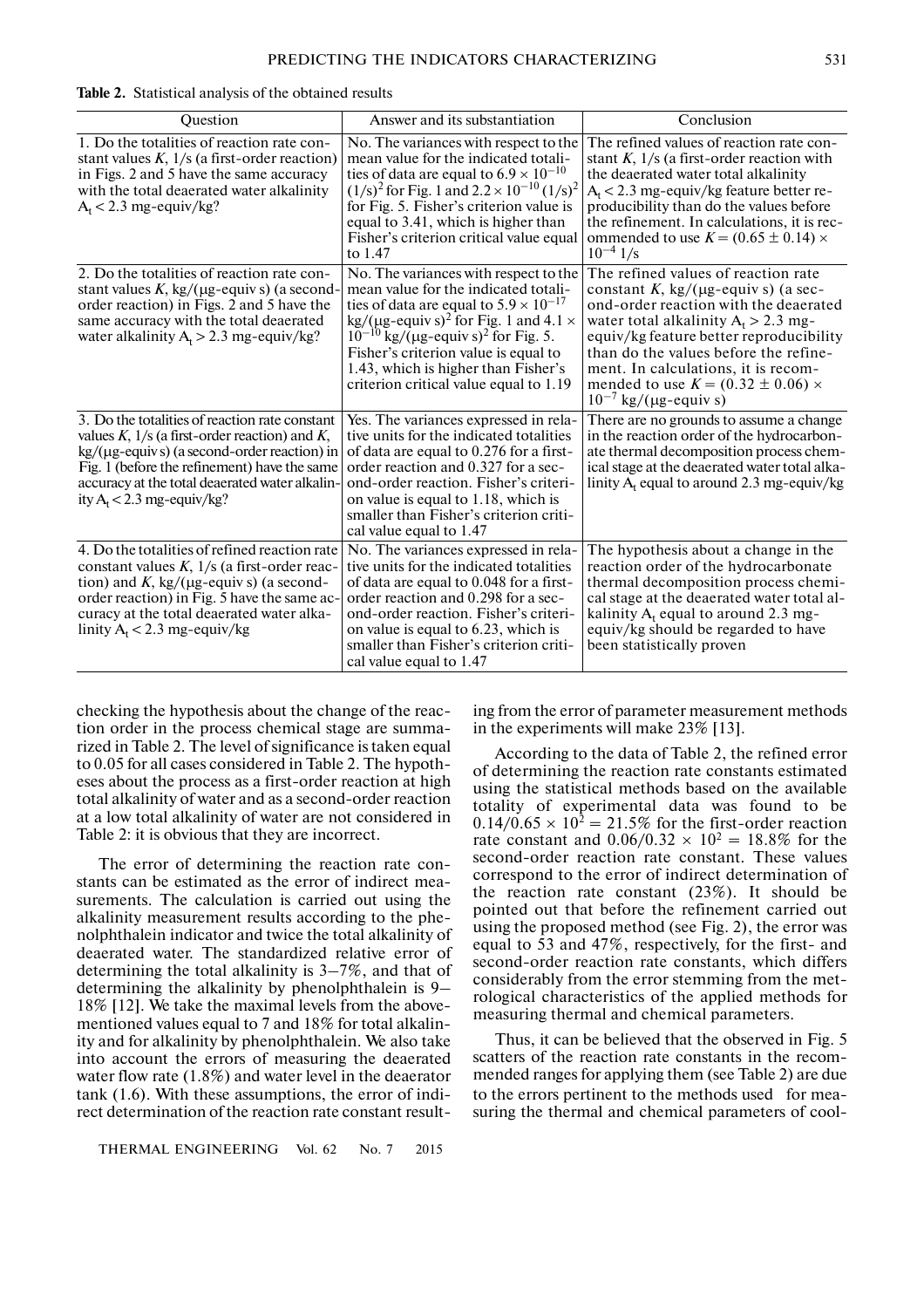

**Fig. 6.** The experimental and recommended values of hydrocarbonate thermal decomposition reaction rate constants in atmo spheric-pressure deaerators operating without steam bubbling in the deaerator tank as functions of the total alkalinity in source water. (*1*) Recommended values; the confidence interval boundaries of the reaction rate constant determination error at the con fidence probability equal to 0.95: the recommended values stemming from the metrological characteristics of methods for mea suring the chemical (2) and thermal (3) parameters of coolant flows. The other notation is the same as in Fig. 2.

ants. Further refinement of these data is possible only in case of using more precise measurement tech niques, primarily for measuring the deaerated water alkalinity. In view of the fact that online monitoring is carried out using alkalinity measurement techniques corresponding to [12], such additional refinement does make sense from the practical point of view.

Figure 6 shows consolidated data on the experi mental and recommended values of hydrocarbonate thermal decomposition reaction rate constants with



**Fig. 7.** Comparison between the experimental and calcu lated values of the extent to which hydrocarbonates are thermally decomposed in atmospheric-pressure deaerators operating without steam bubbling in the tank. The curve corresponds to coincidence of the calculated and experi mental data. The other notation is the same as in Fig. 2.

indicating the ranges in which the process is most likely to proceed as a first- and second-order reaction.

Using the obtained values of reaction rate con stants, it is not difficult to determine the extent to which hydrocarbonates are thermally decomposed in a deaerator of the specified design and the deaerated water alkalinity by phenolphthalein using the follow ing general algorithm:

$$
K_{n=1,2} = f(A_t^s); C_0 \approx A_t^s; \tau = f(G_d; H);
$$
  
\n
$$
C = \begin{cases} C_0 \exp(-K_{n=1}\tau), A_t^s < 2.3 \text{ mg-equiv/kg};\\ (1/C_0 + K_{n=2}\tau)^{-1}, A_t^s \ge 2.3 \text{ mg-equiv/kg}; (7) \end{cases}
$$
  
\n
$$
\sigma = 1 - C/C_0; A_t^d = (G_{in}A_t^s + G_{st}A_t^s)/G_d
$$
  
\n
$$
\approx G_{in}A_t^s/G_d; A_{pp}^d = \sigma A_t^d/2,
$$

where  $\tau$  is the water dwelling time in the deaerator tank, which is defined as the median of a distribution similar to that shown in Fig. 4 (it is determined for the specified values of operating parameters);  $G_d$ ,  $G_{in}$ , and  $G<sub>st</sub>$  are the flowrates of deaerated water, source water, and steam; and  $A_t^{st}$  is the total alkalinity of deaerator heating steam.

Figure 7 shows the results obtained from applying model (7) under the conditions of the experiments carried out by the authors of this article [3, 9], the experimental data on which are shown in Fig. 1 (for more clarity, the data at zero experimental values of  $\sigma$ were excluded). It follows from Fig. 7 that the rms deviation of the calculated values of  $\sigma_{calc}$  from the experimental ones  $\sigma_{\text{exp}}$  is 12.9%. For comparison, the value of this indicator for a linear dependence of  $\sigma$  on the water dwelling time in the deaerator, the graph of which is depicted in Fig. 1 by curve *4*, is 48,5%.